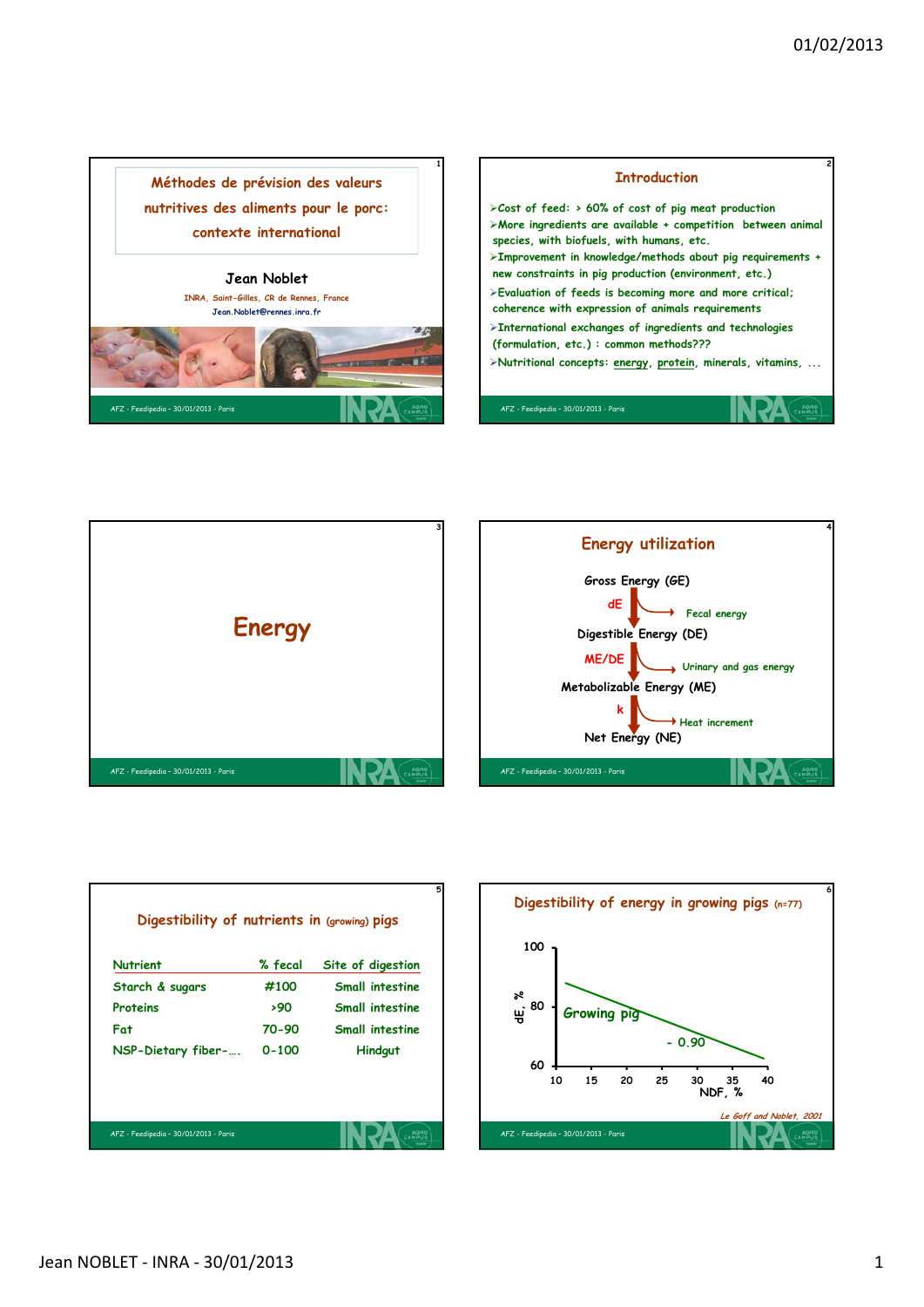**10**





|                  | Growing | <b>Adult</b> | $\Delta$ , %dEq |
|------------------|---------|--------------|-----------------|
| Wheat            | 87.6    | 89.2         | $+1.8$          |
| Corn             | 87.9    | 91.4         | $+40$           |
| Soybean meal     | 85.2    | 90.4         | $+6.2$          |
| Wheat bran       | 56.7    | 62.7         | $+10.4$         |
| Corn gluten feed | 65.6    | 76.4         | $+16.5$         |
| Soybean hulls    | 51.4    | 70.3         | $+36.8$         |

## **Effect of technology on dE of pig feeds**

| Technology                            | Mash |         | Pellet    |
|---------------------------------------|------|---------|-----------|
| Wheat-SBM diets (n=2)                 | 88.6 | $\star$ | 89.2      |
| $Corn-SBM$ diets $(n=3)$              | 88.4 | **      | 90.3      |
| Corn $(n=5)$                          | 87   | **      | 90        |
| Full-fat rapeseed                     | 35   | **      | 83        |
| Linseed (extrusion)                   | 51   | **      | 84        |
|                                       |      |         | INRA data |
| AFZ - Feedipedia - 30/01/2013 - Paris |      |         |           |



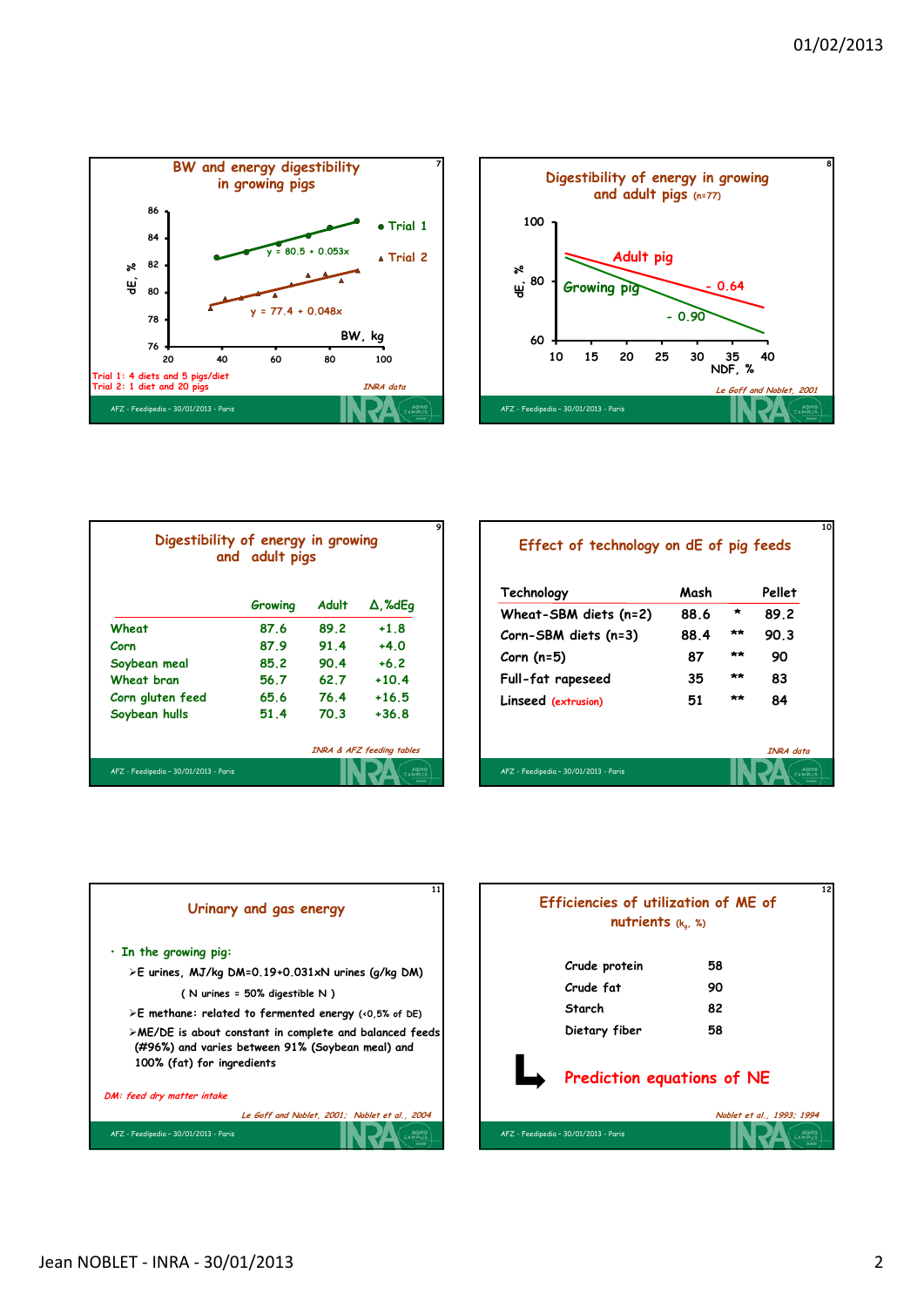|                                                                                                                         | DE  |                              | <b>ME</b> |             | NE. | NE/ME |
|-------------------------------------------------------------------------------------------------------------------------|-----|------------------------------|-----------|-------------|-----|-------|
| Ingredients                                                                                                             |     |                              |           |             |     |       |
| Fat                                                                                                                     | 243 | ٠                            | 252       | $++$        | 300 | 90    |
| Corn                                                                                                                    | 103 | $\mathbf{r}$                 | 105       | $\ddotmark$ | 112 | 80    |
| Pea                                                                                                                     | 101 | $\equiv$                     | 100       |             | 98  | 73    |
| Wheat bran                                                                                                              | 68  | $=$ $-$                      | 67        |             | 63  | 71    |
| Soybean meal                                                                                                            | 107 | $\qquad \qquad \blacksquare$ | 102       |             | 82  | 60    |
| * As % of the energy value of a compound feed (wheat: 67%, soybean meal:<br>16%, fat: 2.5%, wheat bran: 5%, peas: 5%, ) |     |                              |           |             |     |       |







|                                                                                                                                                                                                         | Total | <b>SID</b> |  |
|---------------------------------------------------------------------------------------------------------------------------------------------------------------------------------------------------------|-------|------------|--|
| Diet                                                                                                                                                                                                    | 100   | 100        |  |
| <b>Ingredients</b>                                                                                                                                                                                      |       |            |  |
| Maize                                                                                                                                                                                                   | 29    | 26         |  |
| Wheat                                                                                                                                                                                                   | 36    | 33         |  |
| Wheat bran                                                                                                                                                                                              | 68    | 53         |  |
| Soybean meal                                                                                                                                                                                            | 340   | 353        |  |
| AA mixture**                                                                                                                                                                                            | 4580  | 5180       |  |
| * As % of the lysine content of a diet containing wheat (67%), soybean meal (16%), fat (2.5%),<br>wheat bran $(5%)$ , peas $(5%)$ , HCI-lysine $(0.10%)$ , methionine $(0.05%)$ , threonine $(0.05%)$ , |       |            |  |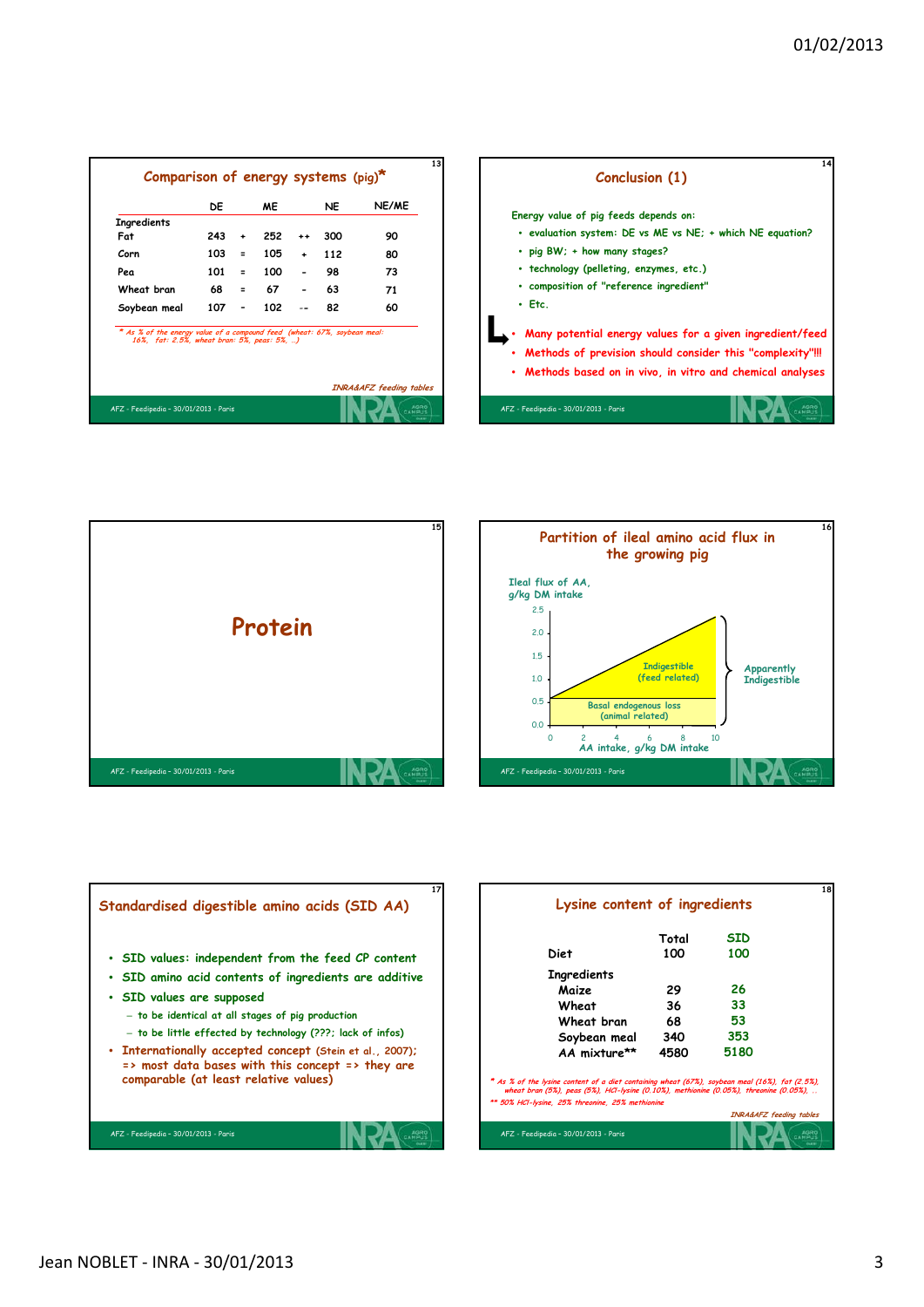









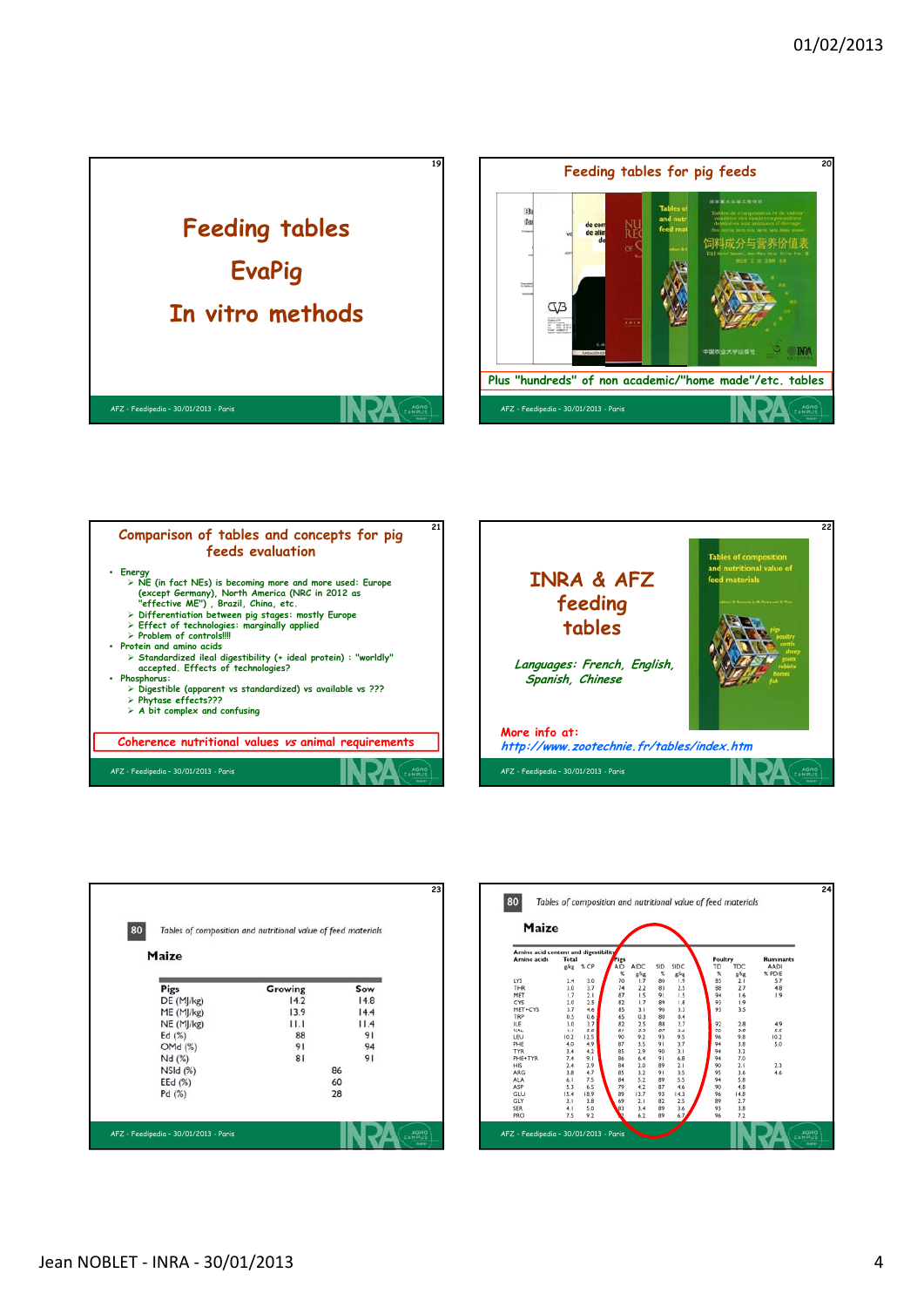